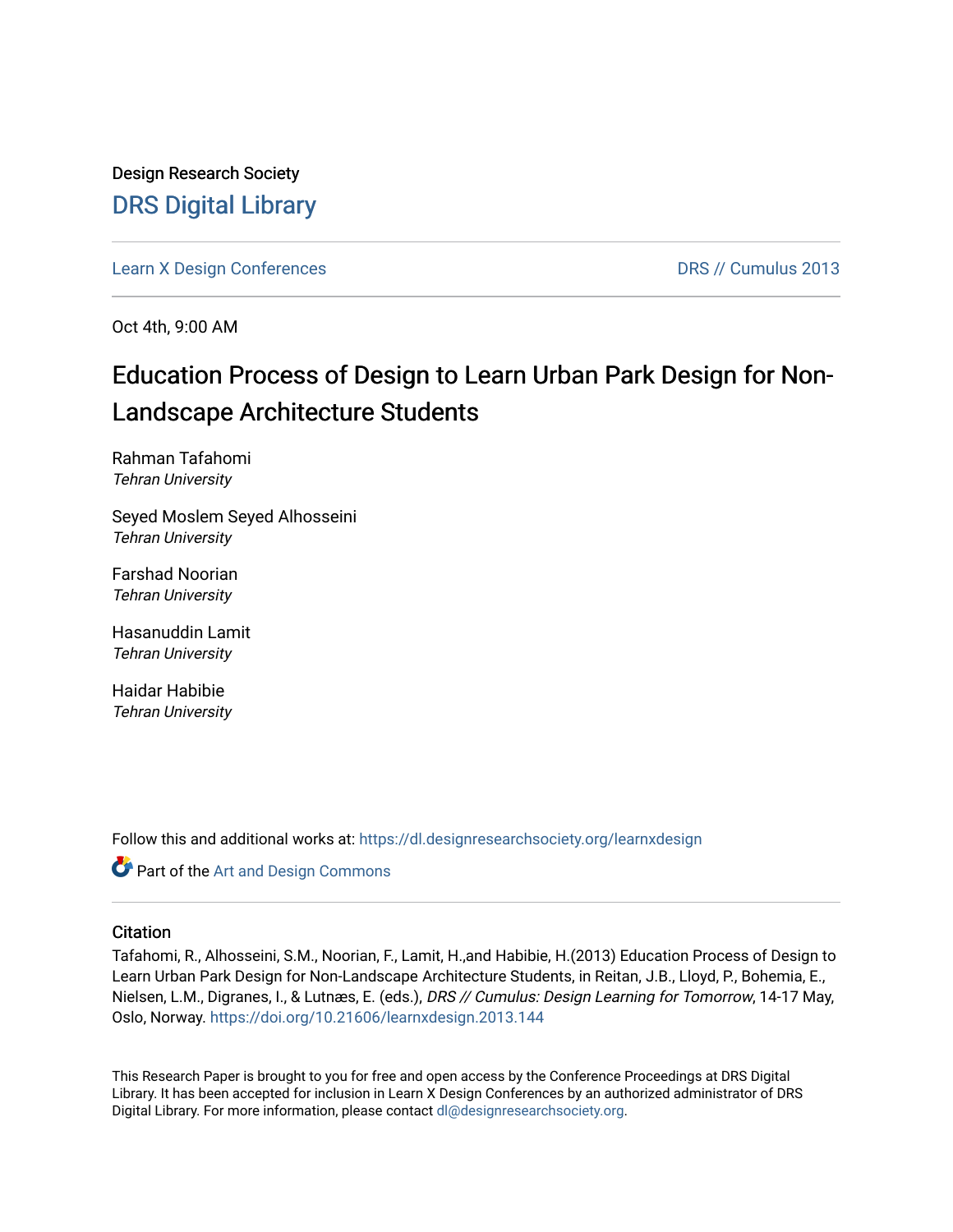DRS // CUMULUS 2013 2nd International Conference for Design Education Researchers Oslo, 14–17 May 2013



# **Educating Process of Design to Learn Urban Park Design for Non-Landscape Architecture Students**

Rahman TAFAHOMI\* , Seyed Moslem Seyed ALHOSSEINI, Farshad NOORIAN Hasanuddin LAMIT and Haidar HABIBIE

Tehran University

 $\overline{a}$ 

*Abstract: The aim of this paper is to apply urban design disciplines as method of teaching in urban planning bachelor program especially for urban park design course. Contemporary situation of urban planning students identify that there are less design courses, so they normally less introduced with design principles also design bases in the department, and so this condition creates problems in the process of urban park designing. So methodology of this research based on the questionnaire technique with a comparative approach to ask opinions of students before and after the course.*  Finding of research identified that students were less introduced with application of *basic geometrical design such as point, line, plane, and volume before of this subject. Additionally, students identified that imaging process of landform and landscape has had weakness particularly in topography, site analysis, and environmental qualities in education syllabus of urban planning department. Results of research identify that mix model principles can explain and detail those design disciplines for students also introduced them with design concepts particularly in those missing parts. Furthermore, mix method learning system is effective regarding opinions of students as sufficiency in conceptualizing and imagination process after studio.* 

*Keywords: Urban Design Principles, Park Design, Non-Design Students.* 

<sup>\*</sup> Corresponding author: Department of Urban Planning and Design | Tehran University | Kish International Campus | Iran | e-mail:tafahomi@gmail.com

Copyright © 2013. Copyright in each paper on this conference proceedings is the property of the author(s). Permission is granted to reproduce copies of these works for purposes relevant to the above conference, provided that the author(s), source and copyright notice are included on each copy. For other uses, including extended quotation, please contact the author(s).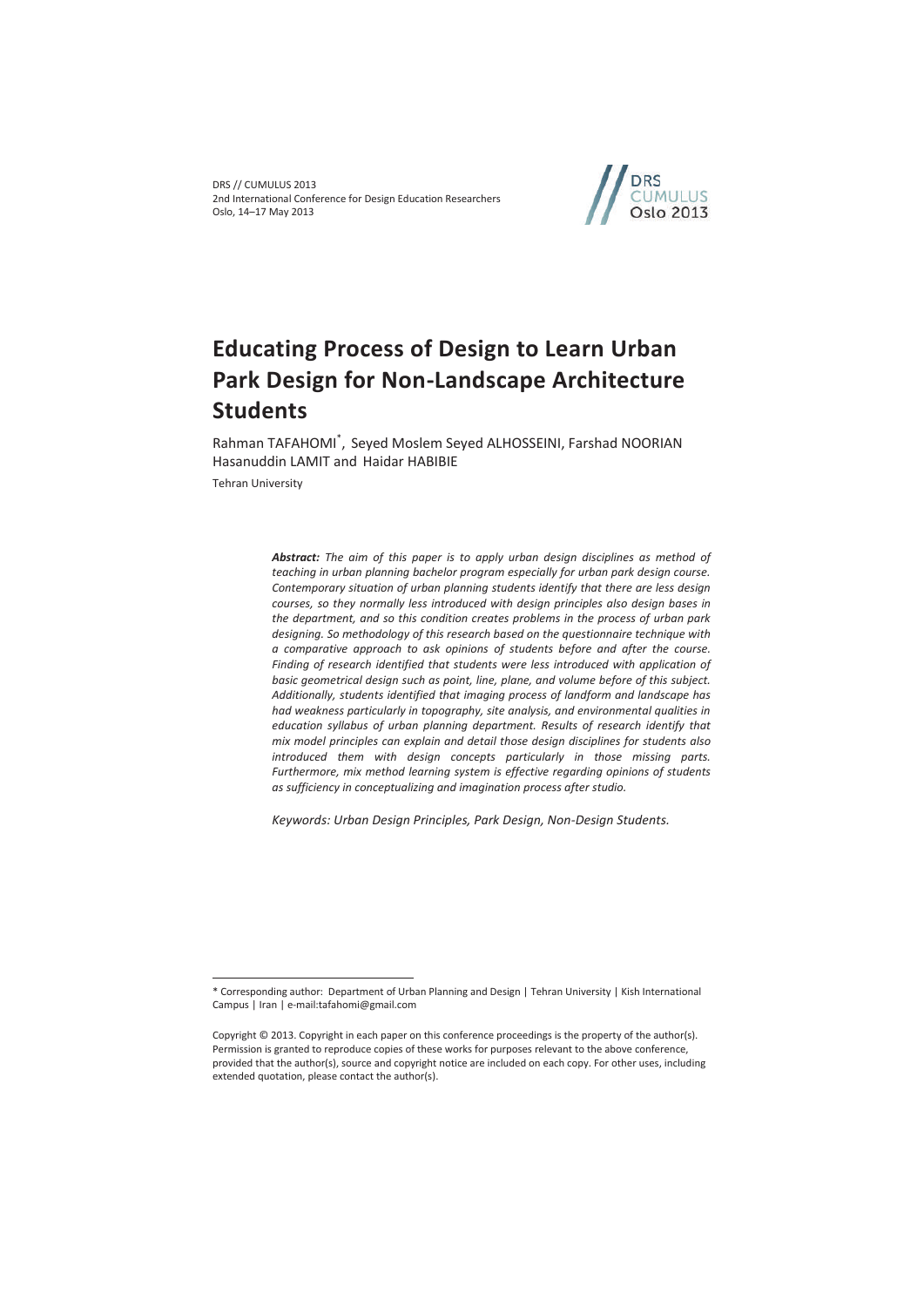# **Introduction**

Higher educational institutes have broad types of students in different levels, programs, and courses with multi-level of tendency and interesting to the design courses in Iran. For instance, some courses like urban park design normally present in architectural, urban planning and built environment faculties also department with different syllabus and details additionally less explicit design curriculums.

It seems generally, designing of parks and green spaces are accomplished by landscape architectures, environment and green space designer as anticipatable course who passed the essential and fundamental subjects in designing curriculums. Nevertheless, for those non-designers that have deficiencies in design courses such as urban planning students in the diploma program is not easy to find out design matters in this program. In this case, teaching technique limit to introducing and presenting overall information about park to enhance students with the concept of park design. Therefore, according to subject, students attend in a theoretical and verbal class to listen and look some experiences about park design projects although in studies motioned about various methods, techniques, and tools to increase as mix method education process such as graphical, mathematical and analytical (Demirbas and Demirkan, 2003).

Additionally, park design is a specific studio in landscape architecture program and students have proper opportunities to introduce with landscape design in studio that it is included particular subjective parks such as river, mountain, shoreline, forest, and so on also in scale such as national, local, small and other scales, additionally themes parks as well. Nevertheless, it seems there are gaps between course and purposes of urban design park in urban planning department that it creates ambiguous conditions for both students and lecturers to encounter with this subject. So, each of them interpret and apply this course regarding their idea and findings. For example, some of students believed this course is optional subject that have not basic roles in the curriculum, while some of lecturer, interprets this subject as a theoretical subject that has only a introducing role to give them some general information and so for some of them including students and lecturers find this subject as opportunities to complete design course particularly those shortage of landscape architecture syllabuses that normally kept out of urban planning programs.

## **Problem Statement**

Urban park design subject as part of diploma in urban planning has deficiencies in the syllabus, manual booklet and description page that it creates differences among lecturers to encounter with this subject as theoretical or practical subject however, in the text of manual mentioned that this subject is theoretical base with some simple design exercise to introduce students with design matters. Nevertheless, it seems that this course could be effective to promote designing knowledge of the students also application micro scale plan that it is normally missing in the syllabus of this course.

Additionally, another problem is different ability of students in this program to design regarding background of educations in high school and the local education system. For example, it has been observed that some high school and technical schools have had priority to mathematical or geometric subject, or in opposite, some of them attention more to the studio and practical courses. As another point in differentiation level of students, could mention to those technical schools students that normally have variety in the field of studies including construction, mechanical, agriculture, electronic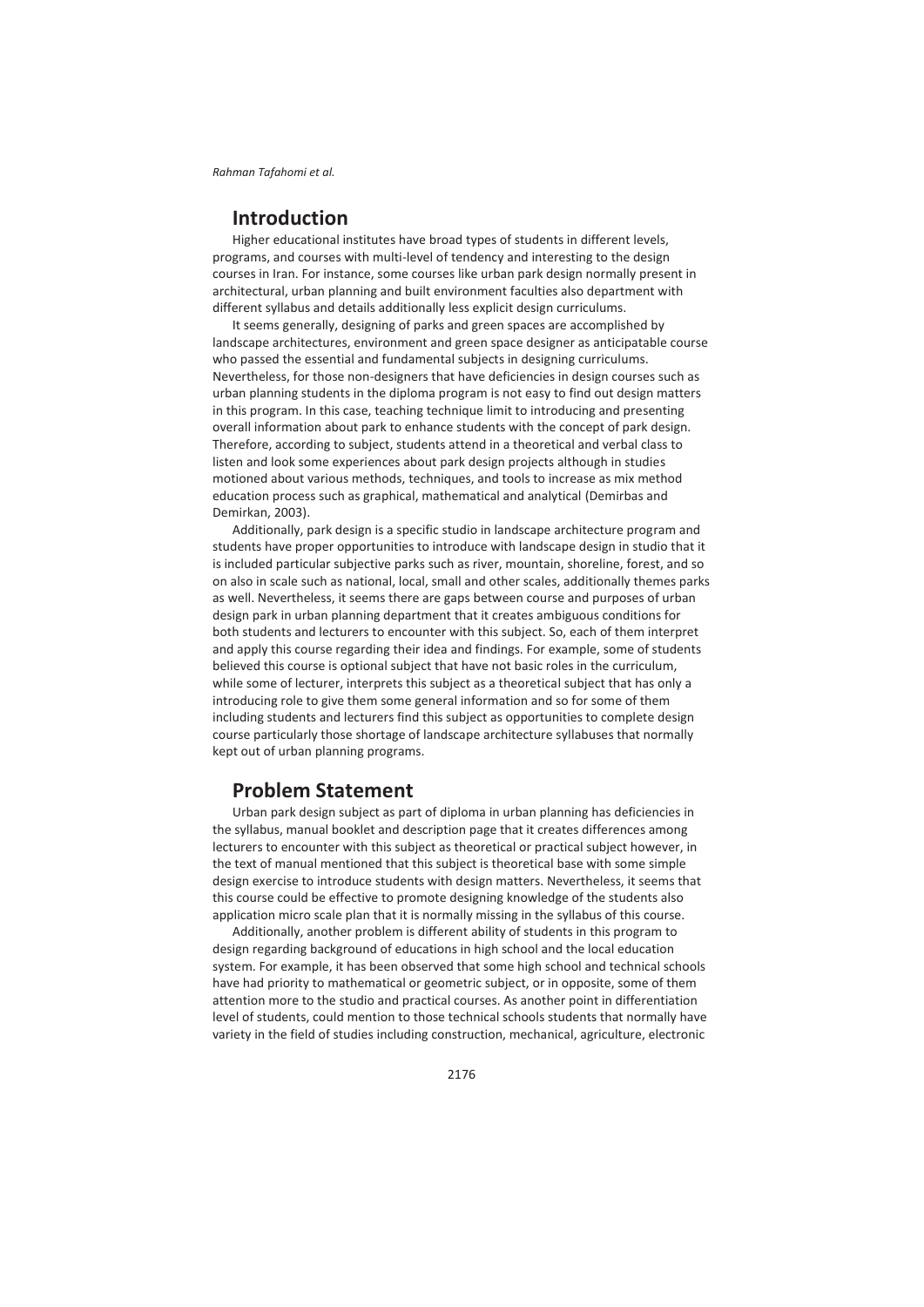*Educating process of design to learn urban park design for non-landscape architecture students* 

and architecture. Therefore, levels of introducing with the design course and interesting to the design area have been totally different. It seems the curriculum of Urban Park Design course has paid less attention to these differentiation among of students that this deficiencies need to study.

 In other words, students have common courses in large scale base without extra subjects in small scale courses in the B.A program and diploma of urban planning in those educational institutes. So students have had less design courses in practical subjects particularly in the essential and basic design techniques. Therefore, these deficiencies have created problems in the physical and metaphysical design parts for students. For instance, in studies of Varkkai (1997) in urban design education in the US universities was identified that normally students have deficiencies in the design courses. Moreover, Kreditor (1990) pointed to those neglected subjects in urban design educational institutes in US. Therefore, it seems that there are some deficiencies in the urban planning courses regarding design criteria such as design studio particularly urban park design. Hence, should consider the level of introducing those students with the design bases and process from specific methods and techniques to assess imagining, innovating, and creating of them regarding basic design forms, shapes and urban design disciplines and orders as regards urban design principles.

# **Methodology**

Methodology of this paper has designed on the qualitative method particularly comparative questionnaire with qualitative approach. Therefore, the questionnaire designed with comparative approach in two parts to measure level of influences the syllabus of design course on the qualities of the design processes. In this case, the questionnaire designed in two columns with both comparative questions including first column, the data before of presentation the course in the class, and second column, the data after it. Structure of questionnaire designed on the half open-ended questions to use of extra opinions and information of students like to present. To check up the validity and reliability of the questionnaire, the structure of questionnaire checked with three lectures in department of architecture as explanatory stage and so those recommends were applied to correct the questionnaire. In pilot survey stage, the questionnaire was passed among a small group of educated students to check the understanding, answering, and responsibility of them in regard of questionnaire. Answers of those pilots identified that some questions have had ambiguous in opinion of students, some of them were needed to restructure or replace, and integration that this results influences on the structure of final edited questionnaire. To analyze the data were used the qualitative approach regarding absence of Stevens Measurement Scales standard (Stevens, 1947, 1954) for quantitative analysis including nominal, ordinal, interval, and ratio scales. Therefore, qualitative analysis chose as valid technique as non-quantitative to analyze data questionnaire technique(Neuman, 2006; Tafahomi, 2012).

According to method, the structure of questionnaire combined from five parts including introduction, introducing questions, general questions, design questions, and other opinions about the course. In the introduction part was explained objectives of the questionnaire. Then, in the introducing part, were asked some questions about ages, gender, educational backgrounds, and professions. In general questions were asked about area of interesting, knowledge about parks and green spaces, level of introducing with green space regarding those space references and literatures. In the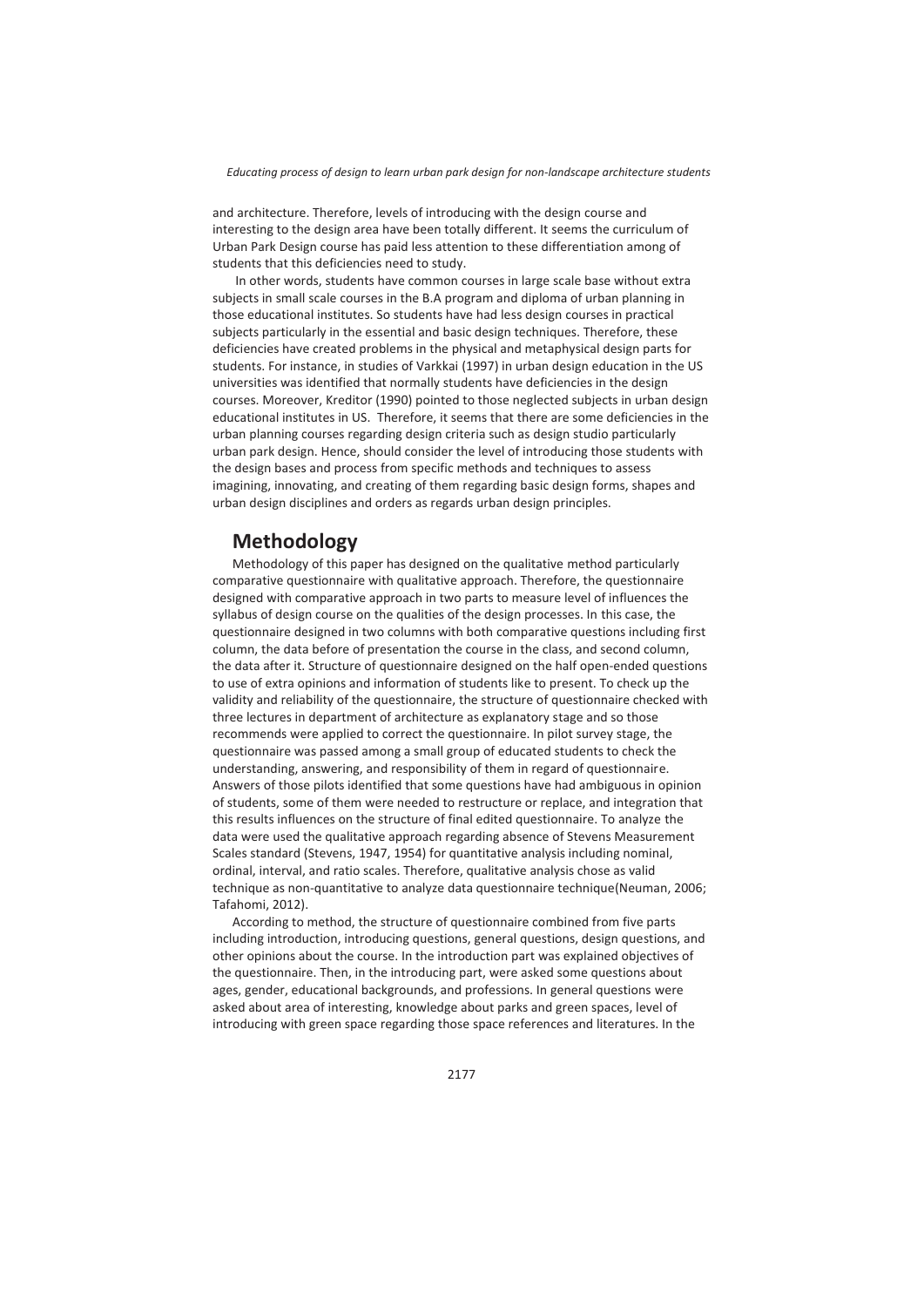design parts asked questions about introducing with the fundamental design components and compounds such as point, line, plane, and volume, additionally, analytical disciplines of design such as spatial, textural, visual, morphology and so on. Finally, in the last part were required from students to write other opinions about course. For data collection, the corrected questionnaire was distributed among students who have been passed this course to complete. The statistic group combined from 40<sup>th</sup> students as total number of class, however, some of them had been returned to their cities and was not jointed to this research. In the first announcement were jointed 11 students and in second and third were added 9. For covering all students were asked to those joined students, to deliver questionnaires to other friends that were not informed about the research process and announcement. Since distribution time of questionnaire returned 22 questionnaires and with following process for those no returned persons got extra 9. So the statistic society of research based on the 30 completed, 1 non completed, and 9 no returned questionnaires. As an example in this case, Miller and Salkind (2002) mentioned from Heberlein and Baumgartner (1978) that with continued requests by researcher from respondents will increase the level of answering around 30%, although in this case, research following process could not obtain to this result.

# **Theoretical Framework**

Design and designing process have were been one of sophisticated and complicated areas in recent literatures of architecture, urban planning and urban design field studies (Zeilsel, 1986; Lang, 1987; Lawson, 1997). So this specification has attracted authors and experts to explain this process in diagrams and figures or texts to document this scientific process (Lang, 1987; Zeilsel, 1986; Moughtin et al, 2003). This broad area of the design normally classified into two parts including meta-physical part of design in including thinking, imagining, and innovating, and physical part of design such as sketching drawing , and designing.

Those two parts additionally have been strongly connected with each other, in whole large scale to small scale plans and projects in both planning and designing approaches. Indeed, in the large scale plans in planning and designing areas there are diagrams and conceptual maps that were called as designing such as regional strategic plans and maps, also in the micro and small scales, there are other kinds of maps that were called them as design such as detail and specific plans. Therefore, studies have showed that large scale plans had have tendency to the spatial output with planning approaches while the micro scale plans have tendency to the textural output with designing approaches (Tafahomi, 2012).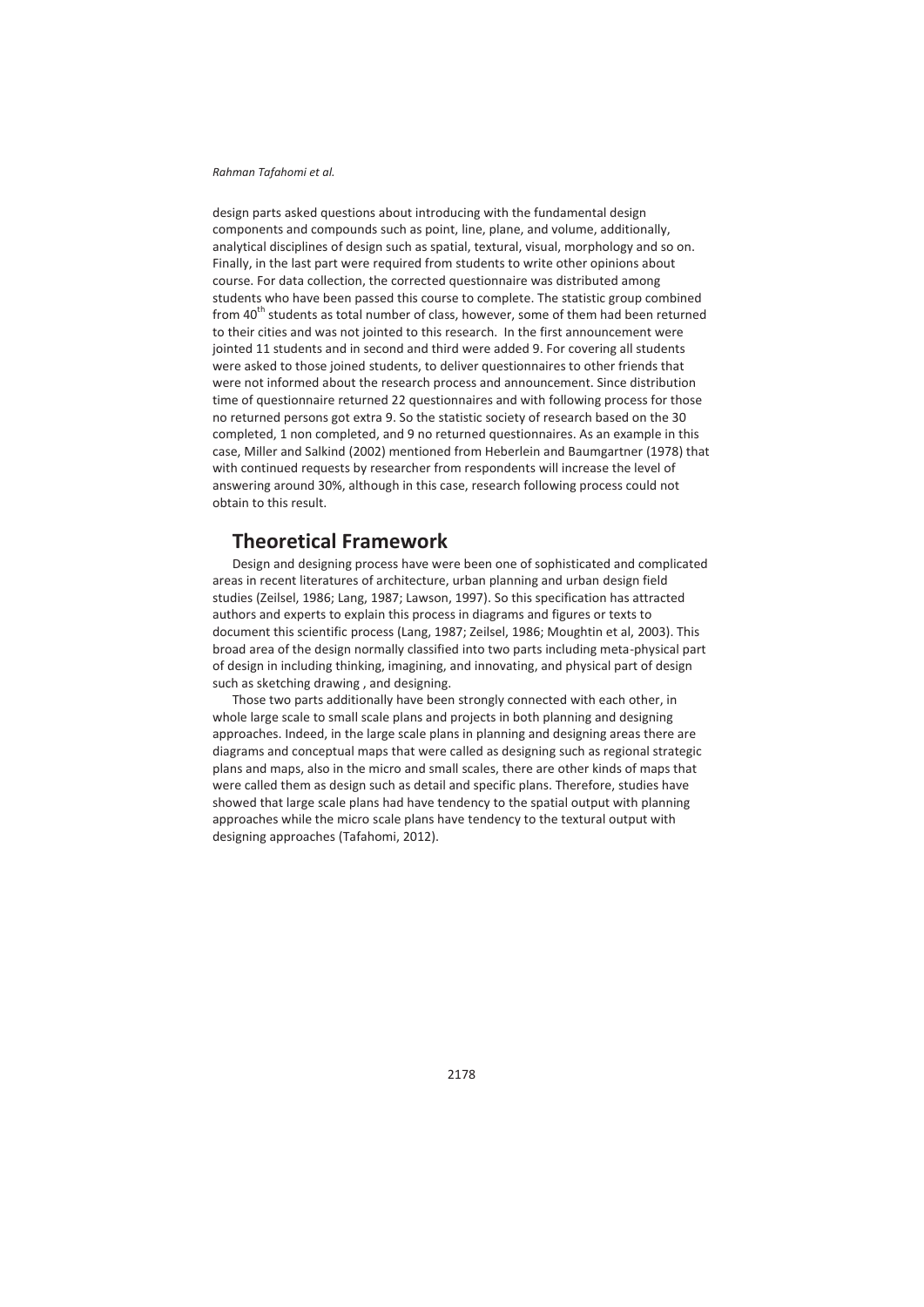

Figure number 1: Textural and Spatial Area of Design (Source: Tafahomi, 2012)

As another important factors in the designing and planning should pointed to structure of the design problems definition that it is specific and explicit in the designing process. For instance, studies have showed that each design problem has own specific structure and relation that good design practices have been normally depended to methodology and process definition the problem by designers (Chermayeff and Alexander, 1963). Therefore, different design structures needs to different designing problem solving such as scales, methods, process and approaches. For example, scale of the problem solving in urban design is more larger than architecture also scale of problem solving in the urban planning is more larger than urban design, hence this hierarchy exist in different scales of plans and projects (Lawson, 1997).

Additionally, studies have showed that architecture areas have had tendency to integrate other area of knowledge to develop methods and products such as mathematic (Verner and Maor, 2003), with fascination so fantastic forms (Pizarro, 2009), sensitive relation with environment (Pallasmaa, 2005; Zardini, 2006), and environmental pollution and risk (Clarke and Stansfeld, 2007). Therefore, in this broad area of knowledge, they use from different style of techniques and methods. First of all, architecture use of the own methods in research and design, then they apply from relevant field of studies like urban planning and designing also landscaping, and after that, it extends to other area of knowledge like psychology, sociology, and behaviour studies courses although they normally prefer to use a own mix method and approach to increase validity of method. Therefore, application of urban design dimensions, aspects and principles (Tafahomi, 2012) could provide sufficient condition to convert those gaps and shortages particularly in urban park design for non-designers students.

### **Data Analysis**

According to the questionnaire structure designed in two comparative parts and approximately with the same target but different purpose, in the first part, was asked respondent's opinions before of this course and in second part was asked they opinions after passing this course that all data mention in below. The general information and data of the respondents identified that respondents were included 14 males and 16 females. Answers of respondents showed that they educated more in mathematics and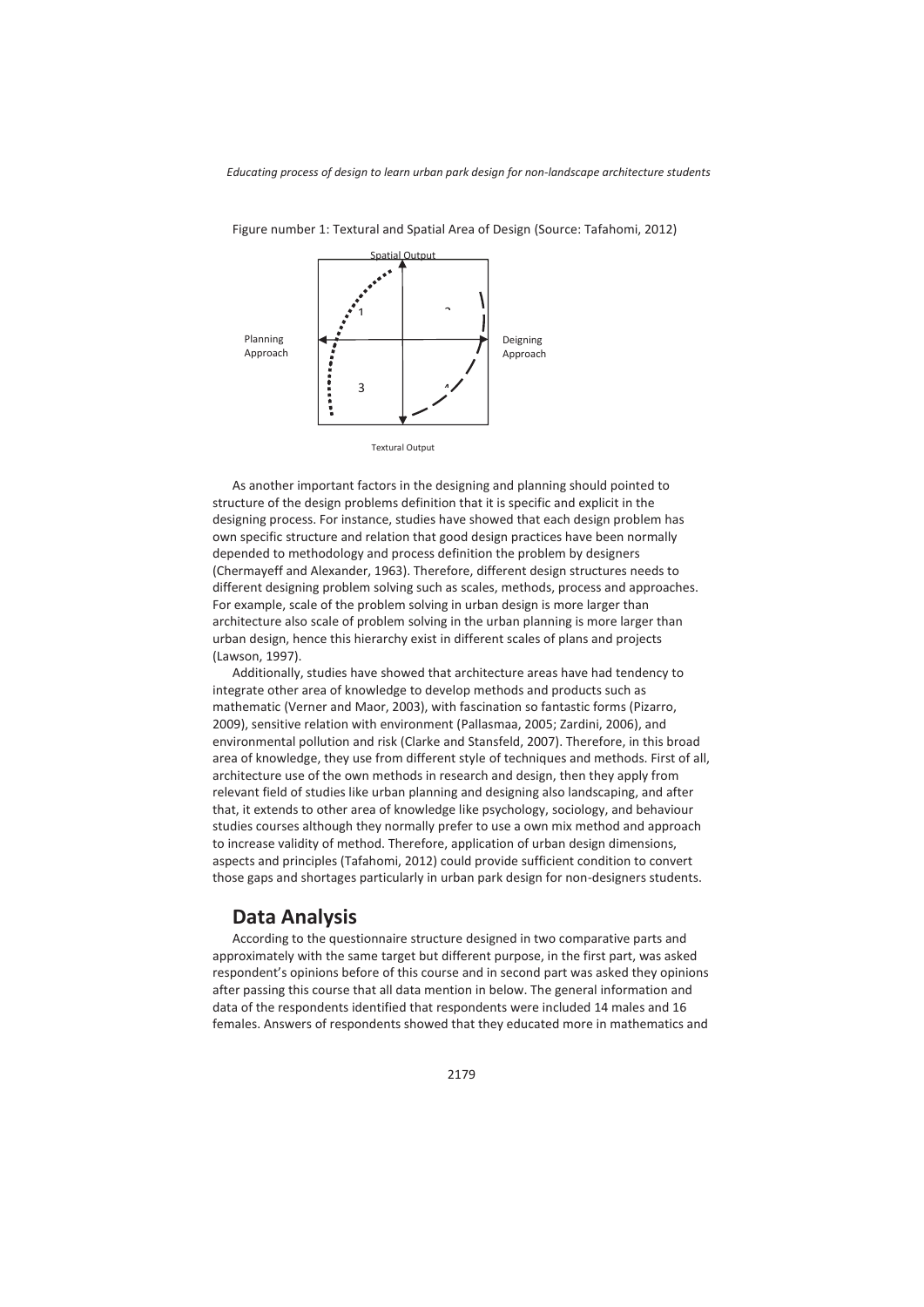technical branches in high school courses with overall 85 percent than other fields of studies that it was included 75 percent females and 95 percent males. In the profession question they answered majority as student with 80 percent.

The collected data including the questions belong to Before of Course and After of Course that they mention in below parts:

5-1 Questions in relation to Before of Course: in the first part, there were 5 questions with level of education. These questions measured the level of introducing and interesting respondents with the park design areas. Summary of the answers of the respondents to Yes/No question is mentioned in below table:

| <b>Questions</b>                             | <b>Positive</b><br>approach |               | <b>Negative</b><br>approach |              |
|----------------------------------------------|-----------------------------|---------------|-----------------------------|--------------|
| Level of responsibility                      | High<br>level               | Good<br>level | Average<br>level            | Low<br>level |
| 1-Interesting to Design                      | 23                          |               | O                           | 0            |
| 2-Introducing with design                    | 12                          | 6             | 5                           | 7            |
| 3-Previous related course with design        | 5                           | 3             |                             | 15           |
| 4- Evaluating the level of depth introducing | 4                           | 8             | 12                          | 6            |
| 5- Paying attention to structure of parks    | 2                           | 4             | 4                           | 20           |
| 6-Application topography in design           | 0                           | 0             | 3                           | 27           |

Table numer1: Answers of the respondents to questions before of course

Those students in answer to questions about introducing with the basic components and compounds in design including point, line, plane, and volume mentioned only the name of the figures. Additionally, in the question about application basic shapes in design process such as quadrangle, cycle, and triangle sited answer No for all those shapes. Furthermore, the respondents in answer to question about design principles as a systemic approach in design process such as spatial, textural, environmental, cultural orders mentioned that they no introduced with those kinds of orders.

5-2 Questions in relation to After the Course: questions in second column of the questionnaire designed to evaluate influencing of the course on the opinions and abilities of students. So, questions of this part were designed with approach to evaluate effects of course on the opinion and mind of the students. This part similar with previous, have had ordinal and interpretative questions. Summary of the answers of the respondents to questions is mentioned in below table: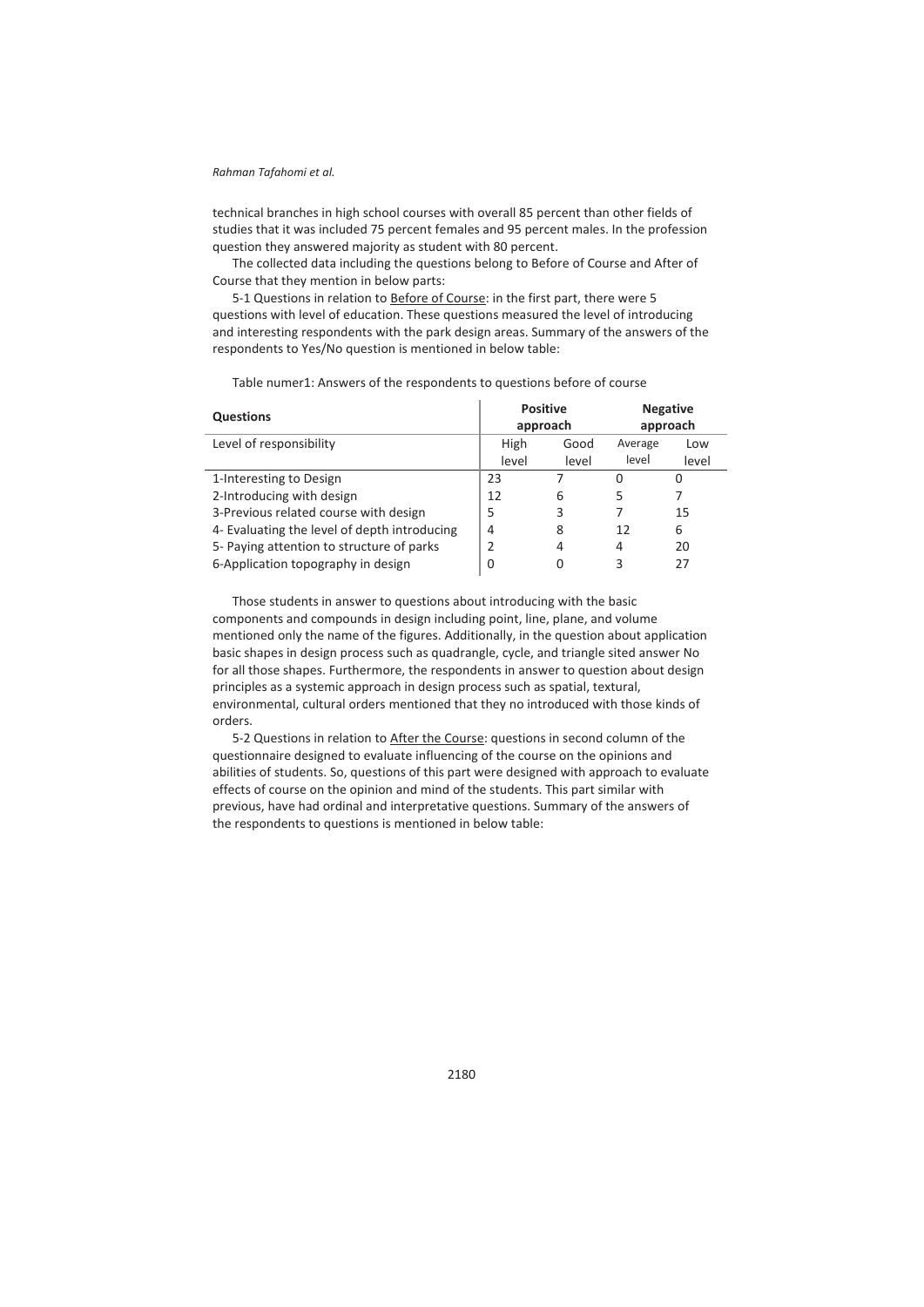*Educating process of design to learn urban park design for non-landscape architecture students* 

| <b>Ouestions</b>                                 | <b>Positive</b><br>approach   |                   | <b>Negative</b><br>approach |                              |
|--------------------------------------------------|-------------------------------|-------------------|-----------------------------|------------------------------|
|                                                  | High                          | Good              | Average                     | Low                          |
|                                                  | level                         | level             | level                       | level                        |
| 1-Effects of course on the interesting to design | 18                            | 10                |                             |                              |
| 2- Evaluating the level of introducing           | 22.                           | 8                 |                             |                              |
| 3- Paying attention to structure of parks        | 29                            |                   |                             |                              |
| 4-Application topography in design               | 28                            | 2                 |                             |                              |
| <b>Ouestions</b>                                 | Chosen options by respondents |                   |                             |                              |
| 5- Interesting to the syllabus of course         | Design                        | Analysis          | Document                    |                              |
|                                                  | (24)                          | (5)               | ation $(1)$                 |                              |
| 6-Effictive technique in the course              | Sketch<br>(18)                | Correctio<br>n(8) | Lecturer(2)                 | <b>Discus</b><br>sion<br>(2) |

Table number 2: Answers of the respondents to questions after of course

Those students in answer to questions about introducing with the basic components and compounds in design including point, line, plane, and volume mentioned new imaginational and conceptual words including for point: sign, landmark, focus, and center, additionally, for line idealized movement, direction, path, and terrain feature lines, and for plane described layer, map, ground, and earth, and finally for volume they pointed to space, pace, and texture. Furthermore, the respondents in answer to question about design principles mentioned as a systemic approach in design process such as spatial, textural, environmental, cultural, social, functional, activities, accessibility, movement, and city furniture orders.

# **Findings**

Findings of research identified those males interested more than females into research in spite of high number female students in this field study particularly who were fresh students without any profession background as well.

Those ordinal questions in the *Before of course* part identified that they have been interested into design subjects however they have less been introduced with the particular curriculums or courses in design matter. Additionally, students' evaluation process of their educations in relation with the design courses explained that they were believed which; they have passed some effective courses in relation with the design however their assessments of qualities of those courses were not sufficient regarding level of introducing with the design courses. In the last question, respondents identified that they have less been introduced with the topography concepts and subjects while in urban planning topography and slope are important aspect in planning and designing stages.

Additionally, in the analytical parts of the questionnaire, respondents could not imagine any interpretive words or conceptualize application of those asked figures and shapes into spaces and places. This gap addressed to shortages into basic courses in early times of education particularly in the fresh times in the university. Furthermore, for those geometric shapes such as quadrangle, cycle, and triangle the condition were the same. Moreover, finally, in this part, respondents mentioned that they have been less introduced with the design principles as analytical approach. Therefore, as a result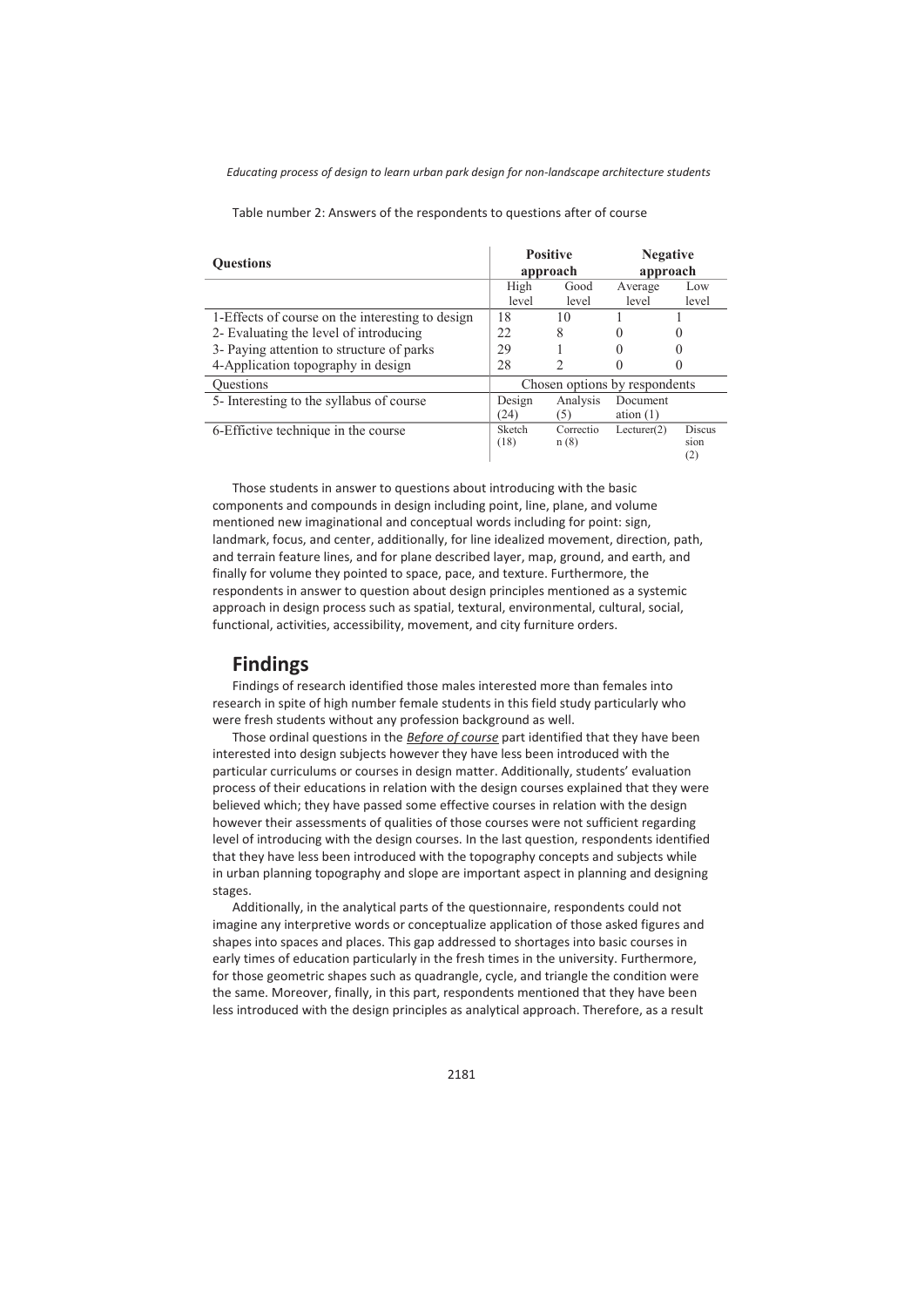could conclude that subjects before of Urban Park Design could less provide effective condition to present this subject.

In the second part of questionnaire, questions in related to *After of course*, students identified that the course could strongly effect on their interesting into design subjects which, it could be observed from frequencies of answering to the question with positive approach for the design part, as more interesting section of the course. Additionally, the data identified that students in evaluation of the level of introducing to the design subjects chose more high and high options, so the course has been effective on the design knowledge of respondents. Furthermore, respondents mentioned that their paying attention process in to park structure increased in the course and they got systematical and analytical approach regarding structure, topography and geomorphology.

In addition, students identified some detail and fundamental aspects of course to show effectiveness of educational plan on their conceptualization and imagination and interpretation abilities. They mentioned some words in questionnaire that implied on increasing level of imagination and innovation regarding those basic shapes. Finally respondents identified their knowledge about the design principles according to urban design analytical approach as new achievements. In this results could conclude that process of the class with those structures and duties trained abilities of students in the innovation and creation stages that these factors were mentioned by them. Hence, the syllabus of urban park design was adapted more with practical studio than theoretical class although in this process respondents were not conscious about this experiment.

## **Conclusion**

Diploma program in urban planning department as part of B.A of urban planning has deficiencies in basic subjects regarding design field studies. These shortages have impacted on the qualities of analysis and design in the course particularly in the urban park design subject. Findings of research identify that respondents assumed that their introducing have been adequate for designing however results of the questionnaire addressed to those absences and deficiencies. Indeed, those basic subjects in design in this program could not provide sufficient condition for students to design urban park although they have been more interesting about this course. Therefore, it is suggested to reedit the syllabus of this course.

Diploma of urban planning has deficiencies in the systemic approach for analysis and design process that it appears in the localizing stage of design such as urban park designing. It is notable that more syllabus of this course has been adapted by macro scale approaches like analysis, design, and general outlook. Therefore, this insufficiency could address to absence of architectural and basic design subjects in the curriculums of this course, even less consideration of educators to add those essential design materials to the program.

Results of research show applying and integrating other methods into urban planning such as urban design principles could provide richer condition as a systematical approach to appear analytical structure for analyzing and designing places that could nominate as mix model. Those urban design principles that were applied in this research include five analytical approaches such as spatial and textural, visual and perceptual, functional and activities, accessibility and movements, green spaces and urban furniture. Additionally, procedural and contextual layers include in the subject that could point to social, cultural, economic and management parameters in analysis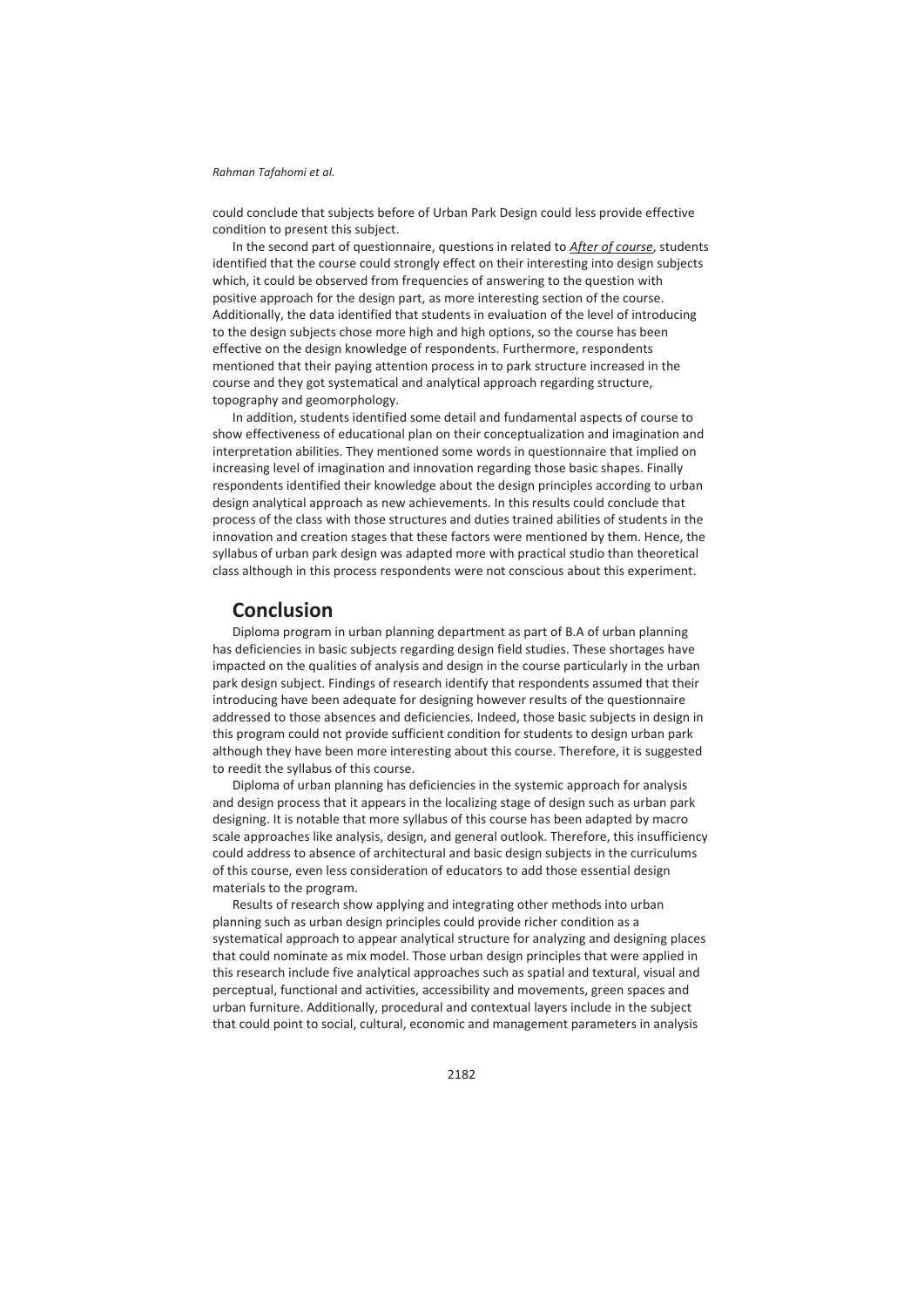*Educating process of design to learn urban park design for non-landscape architecture students* 

and design stages which, these mix methods converted and changed the class into a design studio as an interdisciplinary approach.

Therefore, the mix model in presentation of the course in the studio could be provided sufficient condition to expand ability of students to imagine, innovate, and create new concepts in the design area particularly green spaces. Hence, mix model of education encountered students with new sphere of design that it has been missing in the course which, could be mentioned those important items such as topography, geomorphology, terrain, site design, urban design qualities, and plants.

Urban park design is a macro scale and detail design projects that those students were less introduced with these kinds of designing so results of research identify that all built environment field studies need to multi scales design courses to introduce students with related courses in the same area of knowledge and profession. Indeed, architecture, landscape architecture, urban planning, urban design, tourism planning, and other courses in this field have relation and connection in plans, projects also in scales and patterns. So, these departments should support particular subjects which they are more relevant with courses and profession. Therefore, it is suggested to establish a share committee for those relevant courses with all participated members as steering or strategic committee to check and control qualities of syllabus and presentation by lecturer in the class. Additionally, this committee should be have responsibilities to recognize and determine the limitation and differentiation duties and tasks of courses in all departments to monitoring process, materials, results, outputs and qualities of courses.

Finally, it is suggested that lecturers and teachers in the design class with nondesigner students should be ready to use of own creation and experiences to change and complete syllabuses regarding class levels and essential qualities. Indeed, those lecturers who are encounter with design education to non-design base students have responsibility not only to own subject but also to those previous subjects that presented by someone else that maybe have less been sufficient. It is notable that this kind of streams changing have root in the realistic part of the world particularly in the developing countries.

# **References:**

Chermayeff, S. and Alexander, C. (1963) Community and Private, Harmondsworth, Penguin

- Clarke, C. and Stansfeld, S. A. (2007) the Effect of Transportation Noise on Health and Cognitive Development: a Review of Recent Evidence. International Journal of Comparative Psychology, 20(2), 145e158
- Demirbas, O. O., and Demirkan, H. (2003) Focus on Architectural Design Process Through Learning Styles. Design Studies, 24(5), 437e456
- Kreditor, Alan. (1990a) the neglect of urban design in the American academic succession, Journal of Planning Education and Research, 9 (3), pp 155-164
- Lang, J (1987) Creating Architecture Theory: The Role of the Behavioral Sciences in Environmental Design, Van Nostrand Reinhold Publishing
- Lang, J (2005) Urban Design: a Typology of Procedures and products, Architectural Press, Oxford
- Lawson, B (1997) How Designers Think: The Design Process Demystified, Architectural Press, Oxford, UK